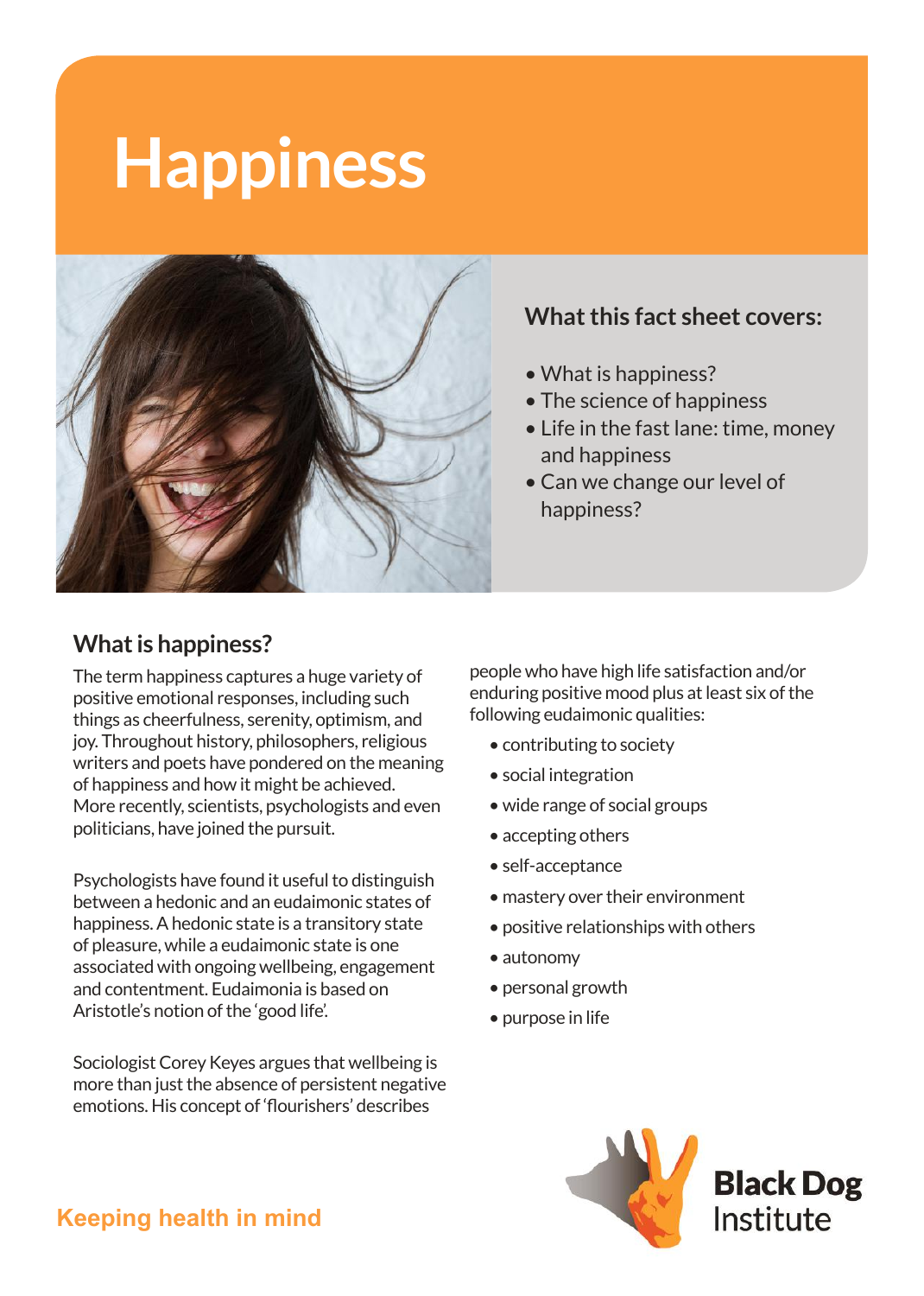# **The science of happiness**

# **Happiness and evolution**

Barbara Fredrickson from the University of Michigan claims that positive emotions have a grand purpose in evolution. Positive emotional mindsets widen our range of thoughts and actions, fostering play, exploration and creativity. We become open to new ideas and new experiences. These states then help us create lasting personal resources, such as social connections and knowledge. We can draw on those resources during trying times.

# **Happiness and the brain**

Neuroscientist Richard Davidson measured electrical activity in the prefrontal cortex area of the brain. He found that the left side is activated when people are feeling happy and that the balance of activity between right and left moves as mood changes. He studied the brain activity of Tibetan monks whose meditation training resulted in extremely high activity on the left side. In fact, Matthieu Ricard, a Buddhist monk and translator to the Dalai Lama, has been dubbed 'the happiest man in the world'. The activity in his left prefrontal cortex was the highest ever measured.

It's not just highly trained Buddhist monks who benefit from meditation. Davidson gave meditation therapy to a group of highly stressed unhappy employees with high levels of right brain activity. Meditation increased activity in their left prefrontal cortex, employees felt happier and they reported renewed enthusiasm. Techniques such as meditation, relaxation, yoga and mindfulness therapy can boost activity in the left side of your prefrontal cortex leading to increased wellbeing.

# **Happiness and our genes**

David Lykken, from the University of Minnesota, studied the role of genes in determining satisfaction in life. He gathered information on 4000 sets of twins and found that about 50% of one's satisfaction with life comes from genetic predisposition. However, neuroscientists have learnt that the brain is highly plastic and can rewire and change itself in response to life experiences.

# **Health and happiness**

Numerous studies have shown that eudaimonic happiness is associated with longer life and superior health. In one study, monitoring 1,300 men over 10 years, Laura Kubzansky found that optimists had half the rate of heart disease. This research has shown that happy people are better at health maintenance, such as spending more time exercising and having routine check ups.

# **Memories and happiness**

Daniel Kahneman, from Princeton University, studies what makes experiences pleasant or unpleasant. When thinking about happiness, he says that it is important to recognise that life is a long series of moments. In any of those moments there is a lot going on and you could stop and ask, what is happening right now? We all have mental, physical and emotional activity at each of those points in time. However, almost all those moments are lost to us forever.

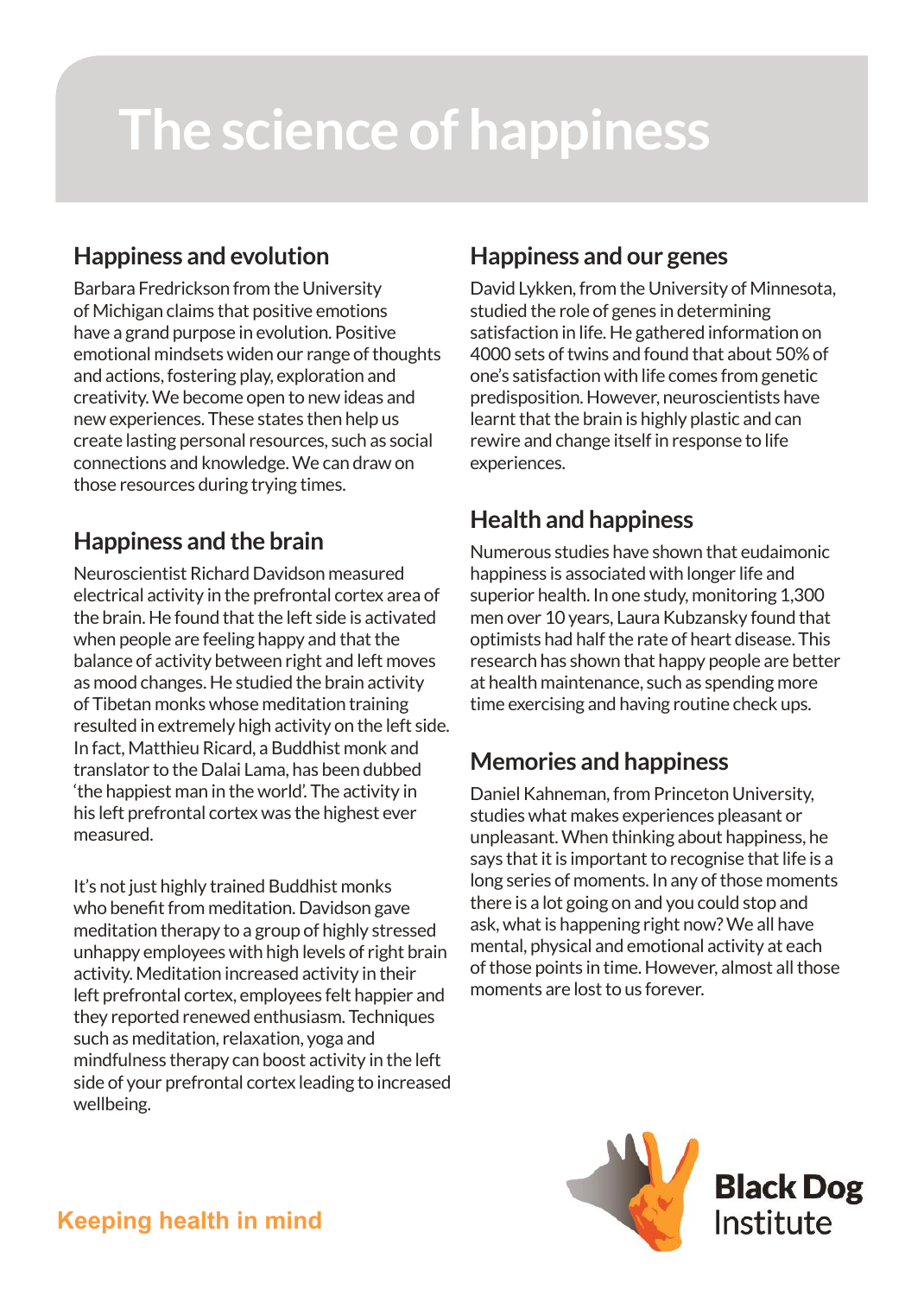We selectively keep memories and certain moments count more than others. We tend to hold onto beginnings, peak moments, and endings. For example, a parent might remember with great pleasure the day their child scored their first goal at sport. They'll have forgotten the early start, the driving back and forth and the uneventful evening that accompanied that event.

#### **Life in the fast lane: time, money and happiness**

Research has shown that there is no significant relationship between how much money a person makes and how happy they are. For example, Ed Diener, a psychologist at the University of Illinois, interviewed members of the Forbes 400 (the richest Americans), and found that they were only a tiny bit happier than the rest of the population.

Kasser and Ryan discovered that people for whom money, success, fame and good looks are especially important are less satisfied than those who strive for good relationships with others, develop their talents and are active in social causes.

Researchers Brickman and Campbell studied a process called adaptation. They found that when we want something and then attain it, we don't seem to be any better off. They called this the hedonic treadmill. It's like we are walking on a treadmill but not really getting anywhere because we are adapting to things. They studied lottery winners and found that one year later, life satisfaction was not significantly greater for the winners. This process of adaptation explains why we are not significantly happier despite significant increases in the standard of living over the last 50 years.

#### **The slow movement**

The book 'In Praise of Slowness: Challenging the Cult of Speed' by Carl Honore, is something of a handbook for an emerging 'slow movement'.

The 'slow movement' is a backlash against the idea that faster is always better. The idea is that by slowing down we can enjoy richer, fuller lives. It's not about rejecting modern life, but rather striking a balance between fast and slow. That might mean making time for a hobby that slows you down or leaving some gaps in your day rather than striving to fill every moment with activity. Setting aside time where you turn off all technology or seeking out flexible working arrangements may also help you find balance. Some people make even more significant changes such as changing careers or locations. A 2003 Australian study by Hamilton and Mail found that over 90% of people who have made those significant changes are happy with their decision to downsize their lives.

In Western countries, as GDP (Gross Domestic Product) has gone up, happiness levels have either stayed the same or have decreased. Are we ready for a new approach? A BBC poll has asked "should the government's primary objective be the greatest happiness or the greatest wealth?" The greatest happiness was chosen by 81% respondents.

In the Himalayan kingdom of Bhutan they have been measuring happiness levels in the population since 1972. They use their Gross National Happiness (GNH) level as a basis for making policy decisions. For example, they restrict tourism in order to preserve their culture and they banned smoking in 2004 in order to promote national wellbeing. Countries with high levels of income equality, like Scandinavian countries, have higher levels of wellbeing than countries with an unequal distribution of wealth, such as the United States.



**Keeping health in mind**